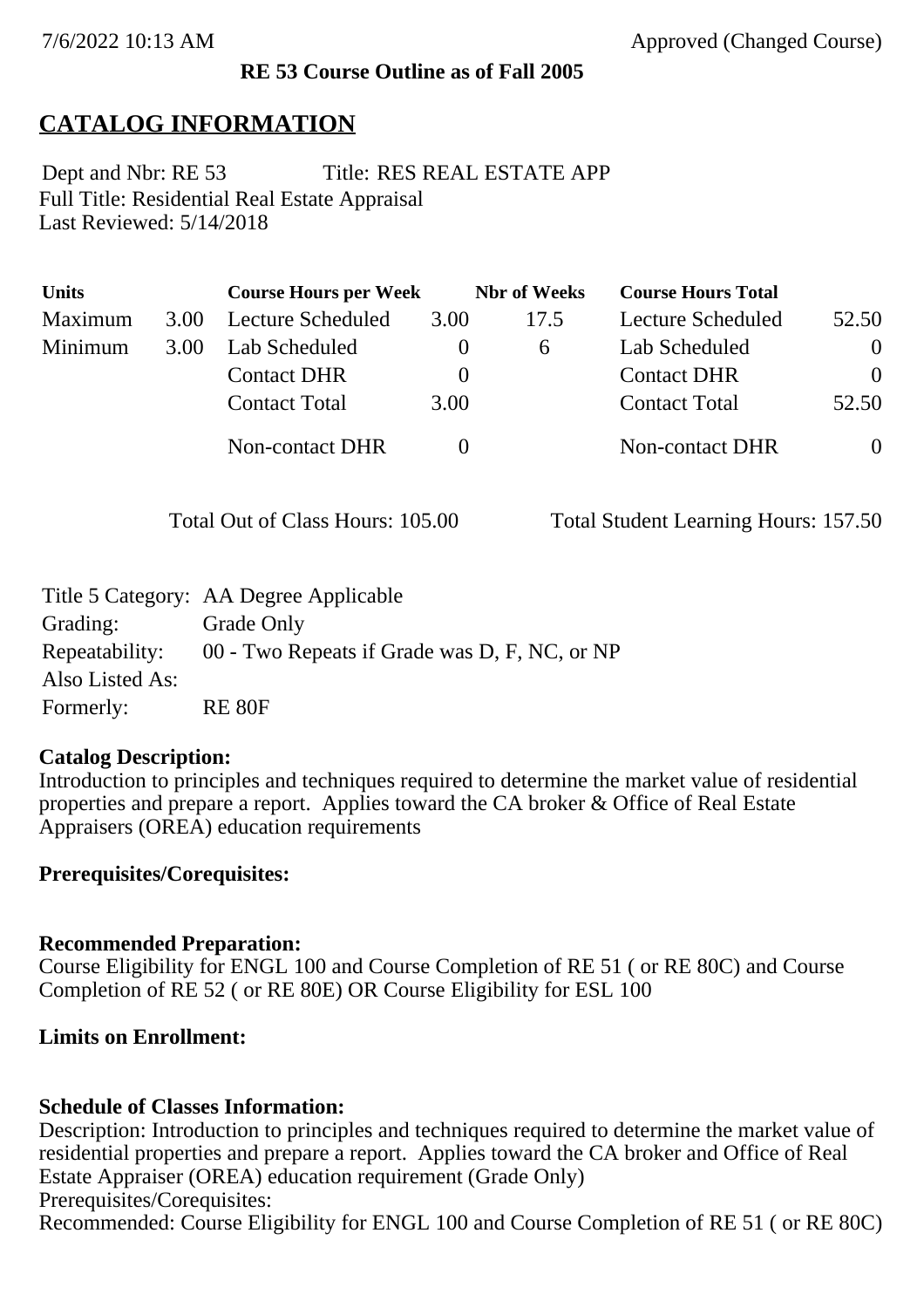# **ARTICULATION, MAJOR, and CERTIFICATION INFORMATION:**

| <b>AS Degree:</b><br><b>CSU GE:</b> | Area<br><b>Transfer Area</b>                 |            |           | Effective:<br>Effective: | Inactive:<br>Inactive: |
|-------------------------------------|----------------------------------------------|------------|-----------|--------------------------|------------------------|
| IGETC:                              | <b>Transfer Area</b>                         |            |           | Effective:               | Inactive:              |
|                                     | <b>CSU Transfer:</b> Transferable Effective: |            | Fall 1981 | Inactive:                |                        |
| <b>UC</b> Transfer:                 |                                              | Effective: |           | Inactive:                |                        |

**CID:**

**Certificate/Major Applicable:** 

[Certificate Applicable Course](SR_ClassCheck.aspx?CourseKey=RE53)

# **COURSE CONTENT**

## **Outcomes and Objectives:**

Upon successful completion of the course, students will be able to:

- 1. Distinguish "land" from "site".
- 2. Compare and contrast real property versus personal property.
- 3. Formulate property value basics and principles including substitution, highest and best use, supply and demand, conformity/contribution, and the law of increasing and decreasing returns.
- 4. Summarize the three basic appraisal approaches including market data, cost, and income capitalization.
- 5. Produce a residential appraisal.

# **Topics and Scope:**

- 1. Basic concepts of real estate appraisal
	- a. Land versus site in relation to water rights
		- 1) Municipal
		- 2) Private
		- 3) Riparian
	- b. Real property
		- 1) Fixtures
		- 2) Appurtenances
		- 3) Bundle of rights
	- c. Personal property
- 2. Basic value principles
	- a. Substitution
	- b. Highest and best use
	- c. Supply and demand
	- d. Conformity/contribution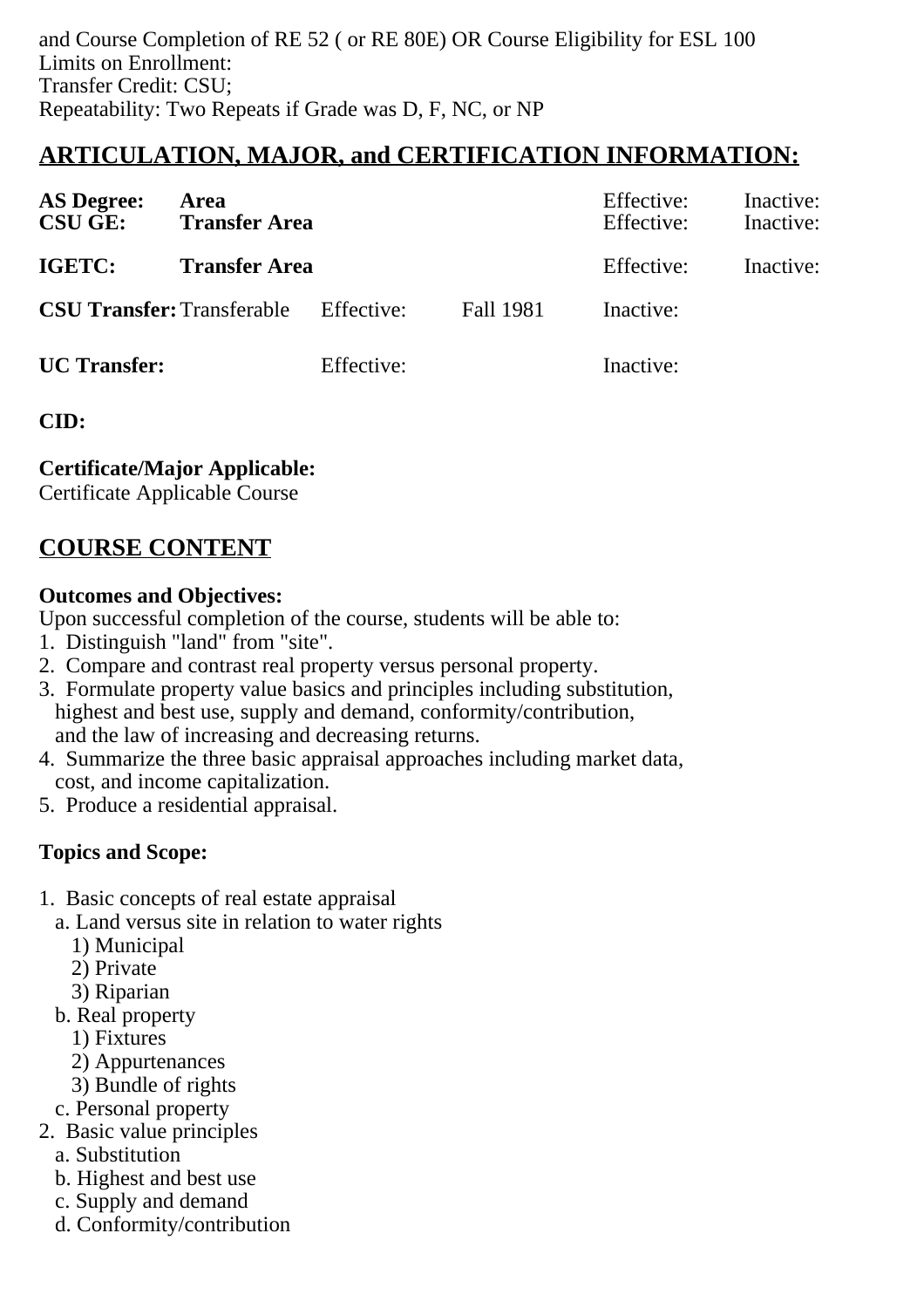- e. Law of increasing and decreasing returns
- f. Competition/change and anticipation
- 3. The appraisal process
	- a. Market data
	- b. Cost
- c. Income capitalization
- 4. The appraisal report
	- a. Letter of opinion
	- b. Form report
	- c. Narrative report

## **Assignment:**

- 1. Appraisal report of real property (apply principles and theory to complete standard legal instrument); written components graded as part of the whole
- 2. Weekly reading assignments of 20-40 pages
- 3. Field work of approximately 15 hours related to appraisal report. Including, but not limited to, measuring real property, locating appropriate comparable properties, contact with county offices and other real estate professionals; as appropriate to specific property
- 4. Quizzes on each chapter of the text
- 5. Midterm and final exams
- 6. Homework, including but not limited to, online research of government, agency and licensing resources
- 7. Presentation of appraisal report with explanation of method used and citation of statutes to support legal instrument

# **Methods of Evaluation/Basis of Grade:**

**Writing:** Assessment tools that demonstrate writing skills and/or require students to select, organize and explain ideas in writing.

Written homework

**Problem Solving:** Assessment tools, other than exams, that demonstrate competence in computational or noncomputational problem solving skills.

Homework problems, Field work

**Skill Demonstrations:** All skill-based and physical demonstrations used for assessment purposes including skill performance exams.

**Exams:** All forms of formal testing, other than skill performance exams.

| Writing<br>$15 - 45%$ |
|-----------------------|
|                       |

| $10 - 25%$ | Problem solving |  |
|------------|-----------------|--|
|------------|-----------------|--|